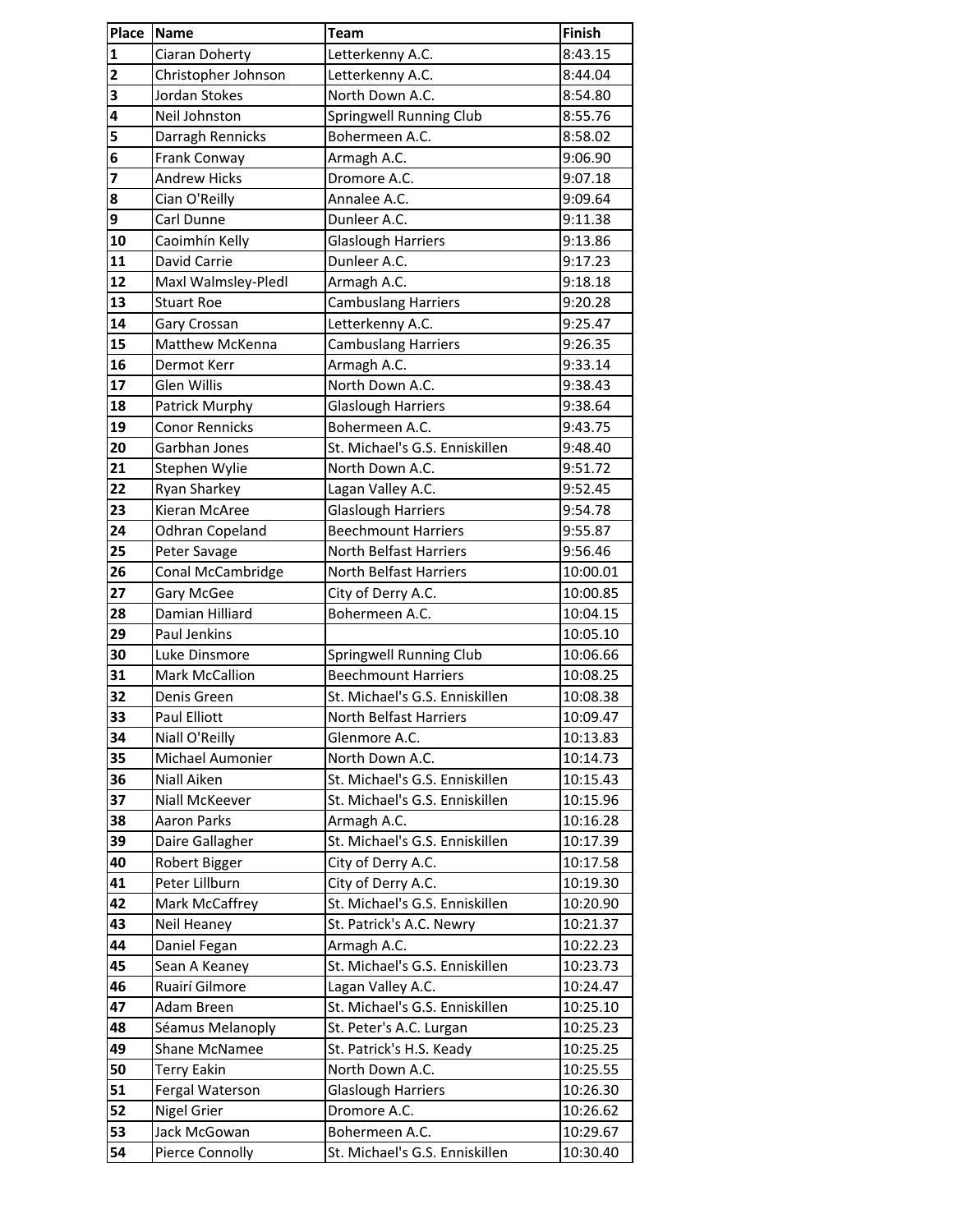| 55  | Oisín Mahon              | St. Michael's G.S. Enniskillen | 10:32.47 |
|-----|--------------------------|--------------------------------|----------|
| 56  | Oisín Fearon             | St. Patrick's G.S.             | 10:35.81 |
| 57  | Mark Lacey               | South O'Hanlon A.C.            | 10:35.91 |
| 58  | Eddie Boyd               | St. Michael's G.S. Enniskillen | 10:36.72 |
| 59  | Timothy McCracken        | Dromore A.C.                   | 10:37.22 |
| 60  | James Toye               |                                | 10:38.97 |
| 61  | Cormac Barry             | Glenmore A.C.                  | 10:40.95 |
| 62  | Ronan Madden             | Armagh A.C.                    | 10:42.63 |
| 63  | <b>Evaldus Parsiunas</b> | St. Michael's G.S. Enniskillen | 10:45.88 |
| 64  | Patrick Rehill           | St. Michael's G.S. Enniskillen | 10:48.97 |
| 65  | <b>Ryan Gormley</b>      | St. Michael's G.S. Enniskillen | 10:49.59 |
| 66  | Declan Byrne             | South O'Hanlon A.C.            | 10:51.30 |
| 67  | Zachary McGowan          | City of Derry A.C.             | 10:55.86 |
| 68  | Paul Murphy              | Armagh A.C.                    | 10:57.70 |
| 69  | Ben Branagh              | St. Malachy's A.C.             | 11:00.72 |
| 70  | <b>Brian Tweedie</b>     | Springwell Running Club        | 11:01.00 |
| 71  | Norman Smyth             | <b>Banbridge Athletics</b>     | 11:01.45 |
| 72  | Peter Gallagher          | St. Michael's G.S. Enniskillen | 11:05.17 |
| 73  | Gavin Crilly             | <b>Newry City Runners</b>      | 11:06.08 |
| 74  | Stephen Lynch            | <b>Beechmount Harriers</b>     | 11:07.25 |
| 75  | <b>Shane Murphy</b>      | <b>Maghery Sean McDermotts</b> | 11:07.85 |
| 76  | Aodhan Kavanagh          | <b>Beechmount Harriers</b>     | 11:11.49 |
| 77  | Thomas McHugh            | St. Michael's G.S. Enniskillen | 11:12.01 |
| 78  | <b>Stephen McGullion</b> | St. Michael's G.S. Enniskillen | 11:12.84 |
| 79  | Jason Henry              |                                | 11:14.05 |
| 80  | Cormac Clarke            |                                | 11:16.06 |
| 81  | Shay Loughran            | St. Patrick's H.S. Keady       | 11:18.42 |
| 82  | Michael O'Brien          | South O'Hanlon A.C.            | 11:19.54 |
| 83  | Anthony Corrigan         | South O'Hanlon A.C.            | 11:19.76 |
| 84  | Gary Carr                | St. Patrick's H.S. Keady       | 11:20.82 |
| 85  | Derek Croal              | Bohermeen A.C.                 | 11:23.03 |
| 86  | <b>Brian O'Reilly</b>    | Laragh A.C.                    | 11:23.50 |
| 87  | Patrick Nugent           | Armagh A.C.                    | 11:25.06 |
| 88  | <b>Ben Creally</b>       | <b>Maghery Sean McDermotts</b> | 11:25.99 |
| 89  | Art Knipe                | St. Patrick's G.S.             | 11:26.26 |
| 90  | Tom Lennon               |                                | 11:27.49 |
| 91  | <b>Shane Cheshire</b>    | Dunleer A.C.                   | 11:29.96 |
| 92  | Keith Murray             | Bohermeen A.C.                 | 11:30.02 |
| 93  | Chris Murray             | Bohermeen A.C.                 | 11:30.51 |
| 94  | Johnathan McCarron       | Glaslough Harriers             | 11:31.41 |
| 95  | <b>Brendan Heaney</b>    | St. Patrick's A.C. Newry       | 11:32.09 |
| 96  | Conor Cooney             | Drogheda & District A.C.       | 11:33.58 |
| 97  | John McGarvey            | North Down A.C.                | 11:34.51 |
| 98  | Matthew Nicholson        |                                | 11:38.70 |
| 99  | Patsy Fitzsimons         | South O'Hanlon A.C.            | 11:40.29 |
| 100 | <b>Keith Clarke</b>      |                                | 11:43.25 |
| 101 | Pat Rocks                | Newry City Runners             | 11:44.31 |
| 102 | <b>Conor McNamee</b>     | St. Patrick's H.S. Keady       | 11:47.02 |
| 103 | Vincent Creagh           | Laragh A.C.                    | 11:48.54 |
| 104 | Peter McEvoy             | <b>Newry City Runners</b>      | 11:55.55 |
| 105 | Neil McConville          | <b>Maghery Sean McDermotts</b> | 12:01.64 |
| 106 | Aidan Sutton             | Armagh Fire Station            | 12:03.71 |
| 107 | Daniel Bourgoin          | <b>FSGT FRANCE</b>             | 12:08.24 |
| 108 | <b>Niall King</b>        | <b>Newry City Runners</b>      | 12:11.32 |
| 109 | Lee McConville           | <b>Maghery Sean McDermotts</b> | 12:21.35 |